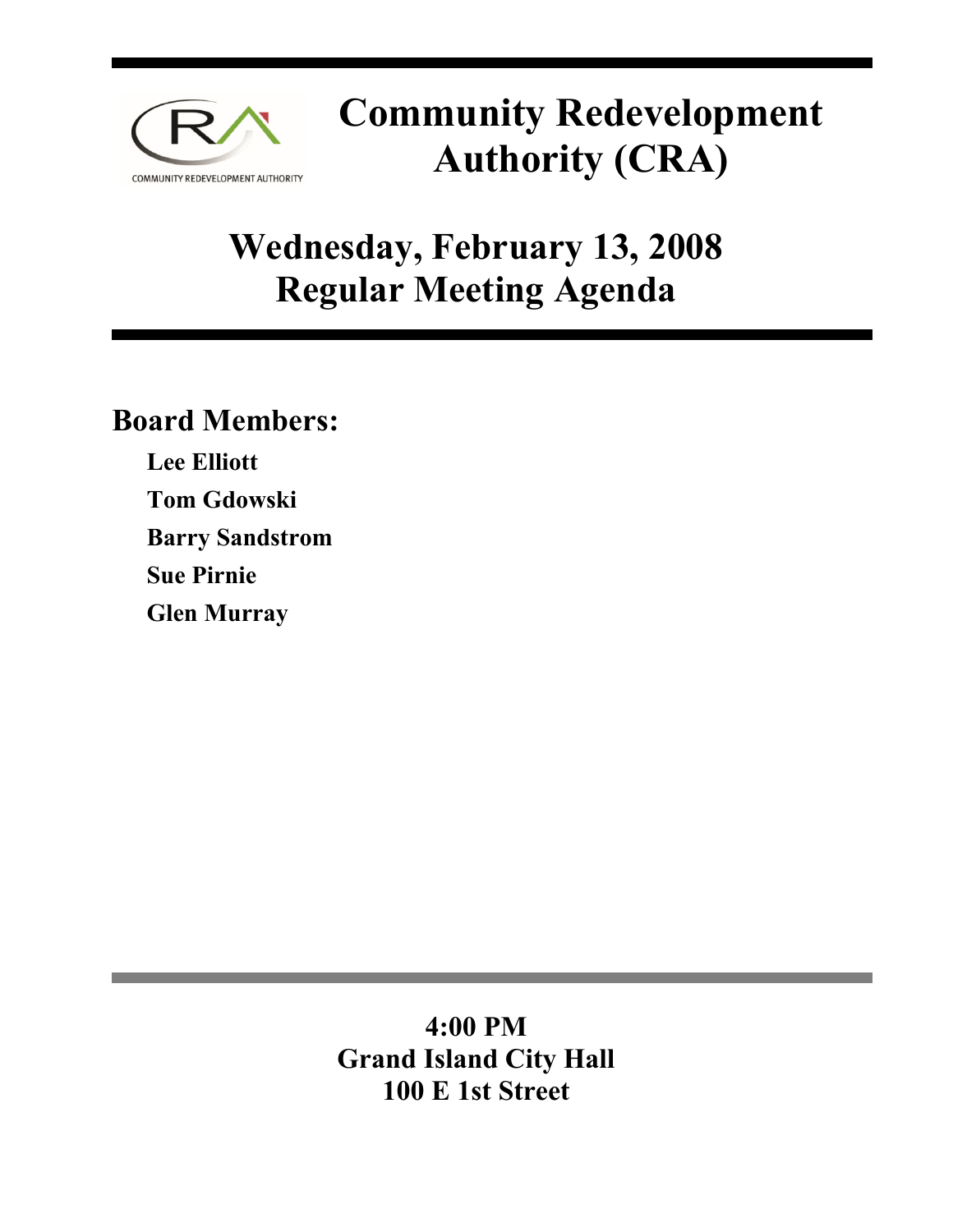#### **Call to Order**

#### **Roll Call**

#### **A - SUBMITTAL OF REQUESTS FOR FUTURE ITEMS**

Individuals who have appropriate items for City Council consideration should complete the Request for Future Agenda Items form located at the Information Booth. If the issue can be handled administratively without Council action, notification will be provided. If the item is scheduled for a meeting or study session, notification of the date will be given.

#### **B - RESERVE TIME TO SPEAK ON AGENDA ITEMS**

This is an opportunity for individuals wishing to provide input on any of tonight's agenda items to reserve time to speak. Please come forward, state your name and address, and the Agenda topic on which you will be speaking.

#### **DIRECTOR COMMUNICATION**

This is an opportunity for the Director to comment on current events, activities, and issues of interest to the commission.

| A-AGENDA                 |                        |  |
|--------------------------|------------------------|--|
| $\mathbf{A1}$            | Agenda                 |  |
|                          |                        |  |
| <b>B-MEETING MINUTES</b> |                        |  |
| <b>B1</b>                | <b>Meeting Minutes</b> |  |
|                          |                        |  |
| <b>D-BILLS</b>           |                        |  |
| D <sub>1</sub>           | <b>Bills</b>           |  |
|                          |                        |  |

#### **COMMITTED PROJECTS & CRA PROPERTIES**

**E1** Committed Projects